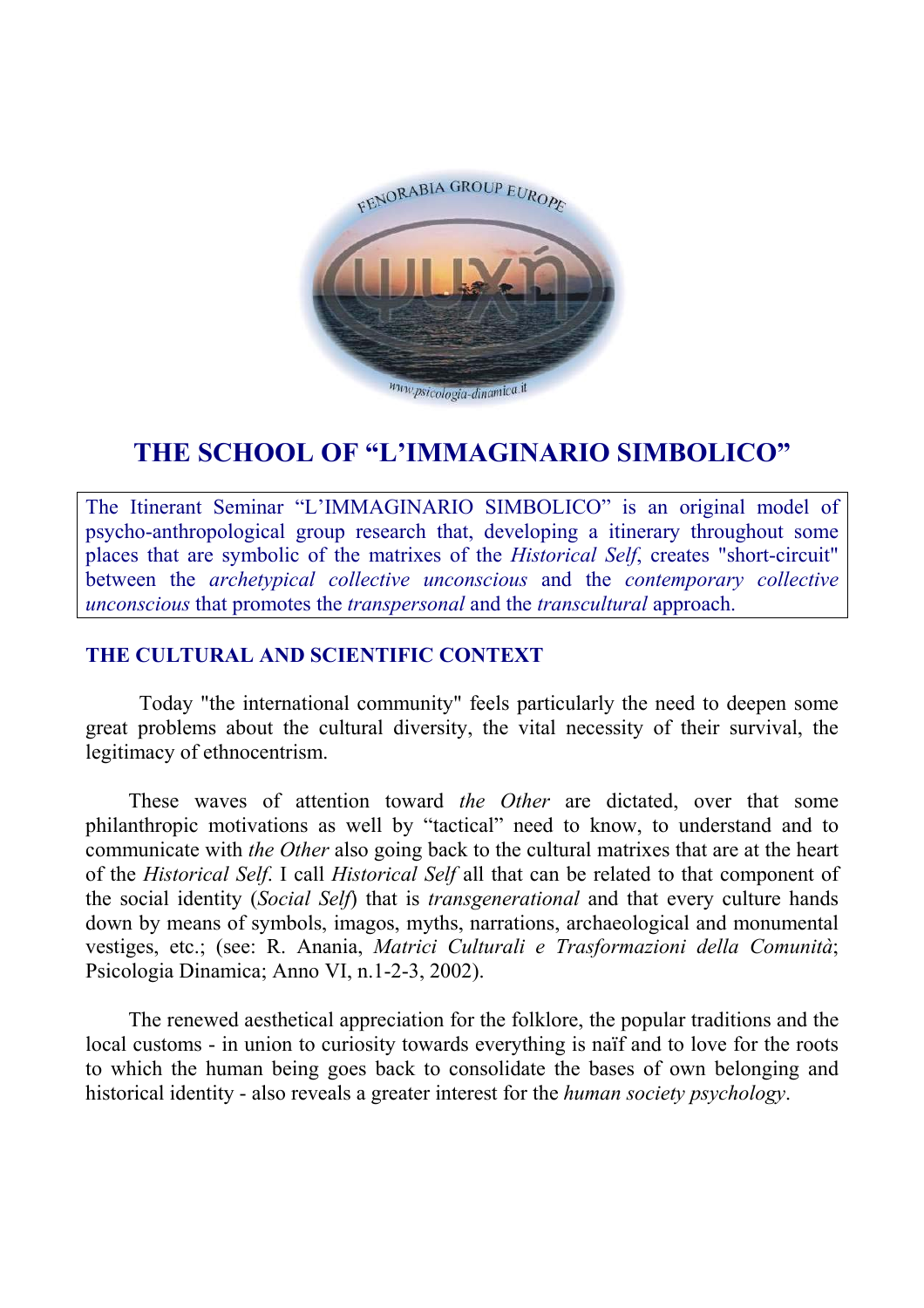Certainly the widening of the "emotional and intellectual moral" (*Wittgenstein*) living space can draw food by the ability to identify oneself with the world of *the Other*  both in the horizontal and vertical dimensions. Therefore, it is fundamental to refine more and more models of reasonable set to meet and to understand better *the Other*, and, in conclusion – by means of the study of the mutual similarities and difference in relation to the cultural belonging - also to meet and better to understand ourselves, our cultural identities, our ways of feeling and being in the world.

The Cooperative Society "*Fenorabia Group Europe*", together with the scientific journal "*Psicologia Dinamica*" and some prestigious Institutions that have patronized the initiative, has set in the course of time an enough seductive model: the *Itinerant Seminar* "*L'Immaginario Simbolico*" - which is reaching the seventh edition. It allows a group itinerary able to short-circuit the contemporary social world and the cultural matrixes of which everyone more or less consciously is a carrier/representative. It is the useful and suggestive prototype of a scientific research that primarily wants to study and to set the most proper models to create communicational bridges among different cultures.

I have repeatedly signalled that, in a historical period characterized by the epochal turning-point provoked by the *globalization* and *Internet*, the great challenge that the *localism* has to face it is to be able to make sure own survival and glow without dispersing its cultural matrixes. From this view point it appears essential that the "*local*" succeeds in acquiring and maintaining a not-marginal position in the world of the "*global*" communication just by means of the valorisation of its folkloric-historical-cultural patrimony and its cultural and environmental heritages and also developing projects that can qualify "the place" and give it a strong identity without altering the continuity with the cultural matrixes of the *Historical Self*.

To this purpose, in the course of time, we have considered essential, in developing the *Itinerant Seminar* "*L'Immaginario Simbolico*", to mostly intermingle the original psychoanthropological dimension, laced to the analytical psychology and the groupanalysis, with other scientific and cultural worlds and to *art-world* in its many aspects.

*The Mediterranean* and, particularly, *Sicily* - which today represents a particularly cosmopolitan geographical crossroad, if nothing else for the complexity of its historical matrixes and the multiplicity of the cultures with which it has had deep connections - are vary privileged areas for projects that want to compare and to approach cultures which are different about cultural-scientific ambit and/or geographical belonging.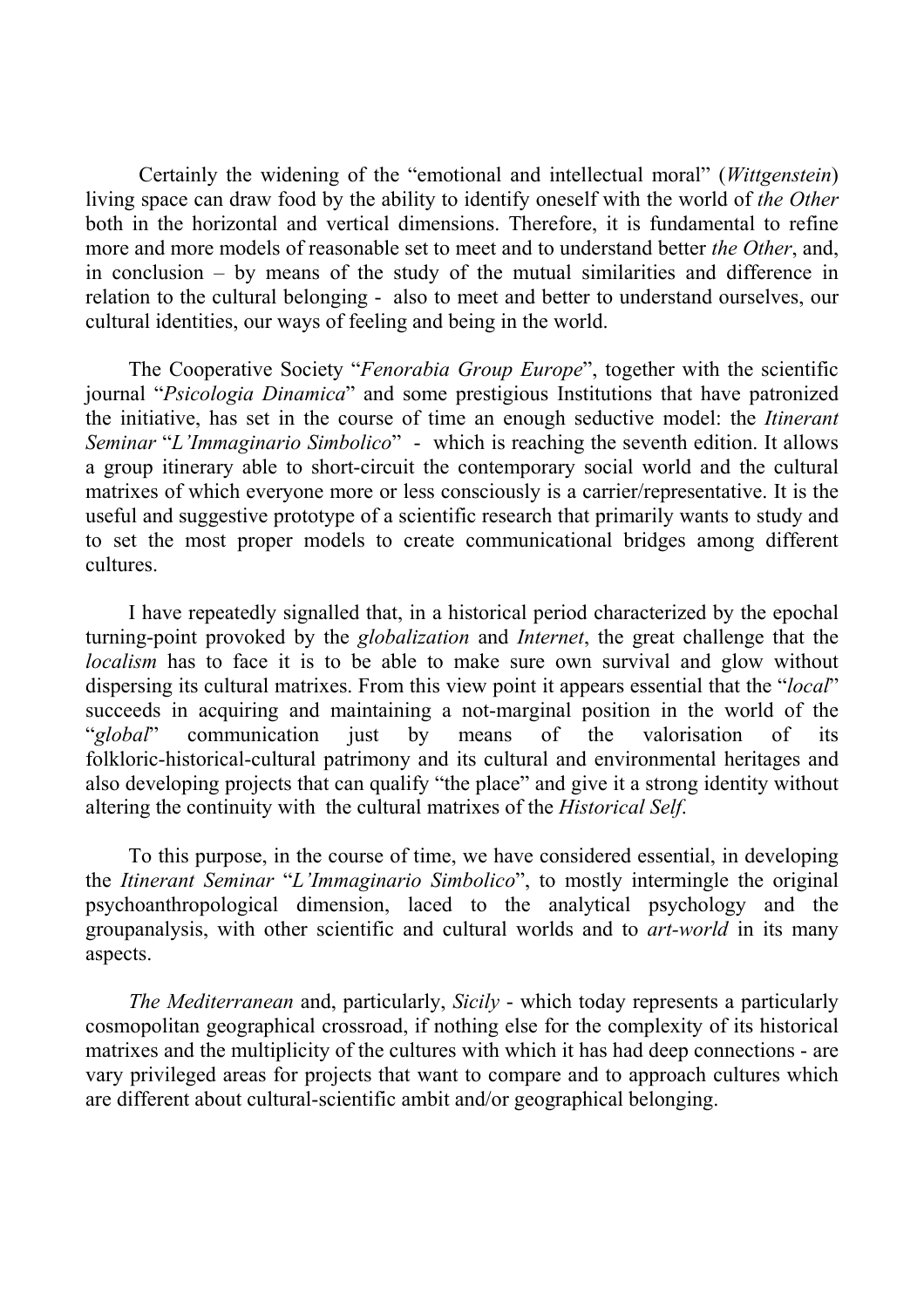Some places, are so particularly reach in archaeological vestiges and folkloric traditions, that appears ideal to apply the model proposed by *Itinerant Seminar*  "*L'Immaginario Simbolico*" and to realize that "melting-pot" that can bring to develop "new" thought.

#### **THE OPERATIONAL MODEL**

The *Itinerant Seminar* "*L'Immaginario Simbolico*" has by now a consolidated cultural and scientific tradition for some peculiar characteristics that countersign it: originality of its formula; carrying out the meetings directly in symbolic places in relation to "*cultural matrixes of the Historical Self* ", mythology and folklore; activation of the *imaginal world*; realization, day after day, in a *itinerant way*; psychoanthropological elaboration in an experiential group context "*working in progress*" without any preordained thematic; the conductors' prominence.

A part of our *Self* is historical, in fact it has also some roots in the collective unconscious of the belonging matrix and whose foundation is not linked only to the places but also to the original "*imagos*", the rites and the myths, over that to the historical events that characterize it. Every culture transmits from generation to generation the folkloric productions, the myths, the symbols, the archaeological finds, the inscriptions, the epigraphs and all that can contribute to recover the ethnicanthropological matrixes. The *Community of the Post-modern man*, probably also because of the ways of communication of mass, not always shows suitable attention and ability to appreciate the enormous value of the historical-cultural-archaeological patrimony also relatively to the individual and collective "*soul*" dimension.

"*L'Immaginario Simbolico*" probably represents actually the more advanced and original research in the ambit of a current that wants to study models that allow the human progress without lacerating the "soul of the territory", whose needs must absolutely be safeguarded if one wants to protect the individual and collective wellbeing. This research bases on two fundamental axioms: a) what has a symbolic value transcends the reality and the literal meaning to assume a dark sense but universally meaningful since it stimulates a continuous impulse to the interpretation; b) different cultures can find new points of meet through a common study and an analysis of myths, symbols, "imagos" on which the cultural matrixes of the *Historical Self* are founded. The operational tools that are employed for this research are:

- group meetings in "places" that are particularly rich in landscape and cultural fascination, therefore "privileged" places for feeling, spirituality and symbolic production;

- psychoanthropological context that allows the meeting among different cultures through the researchers that represent them.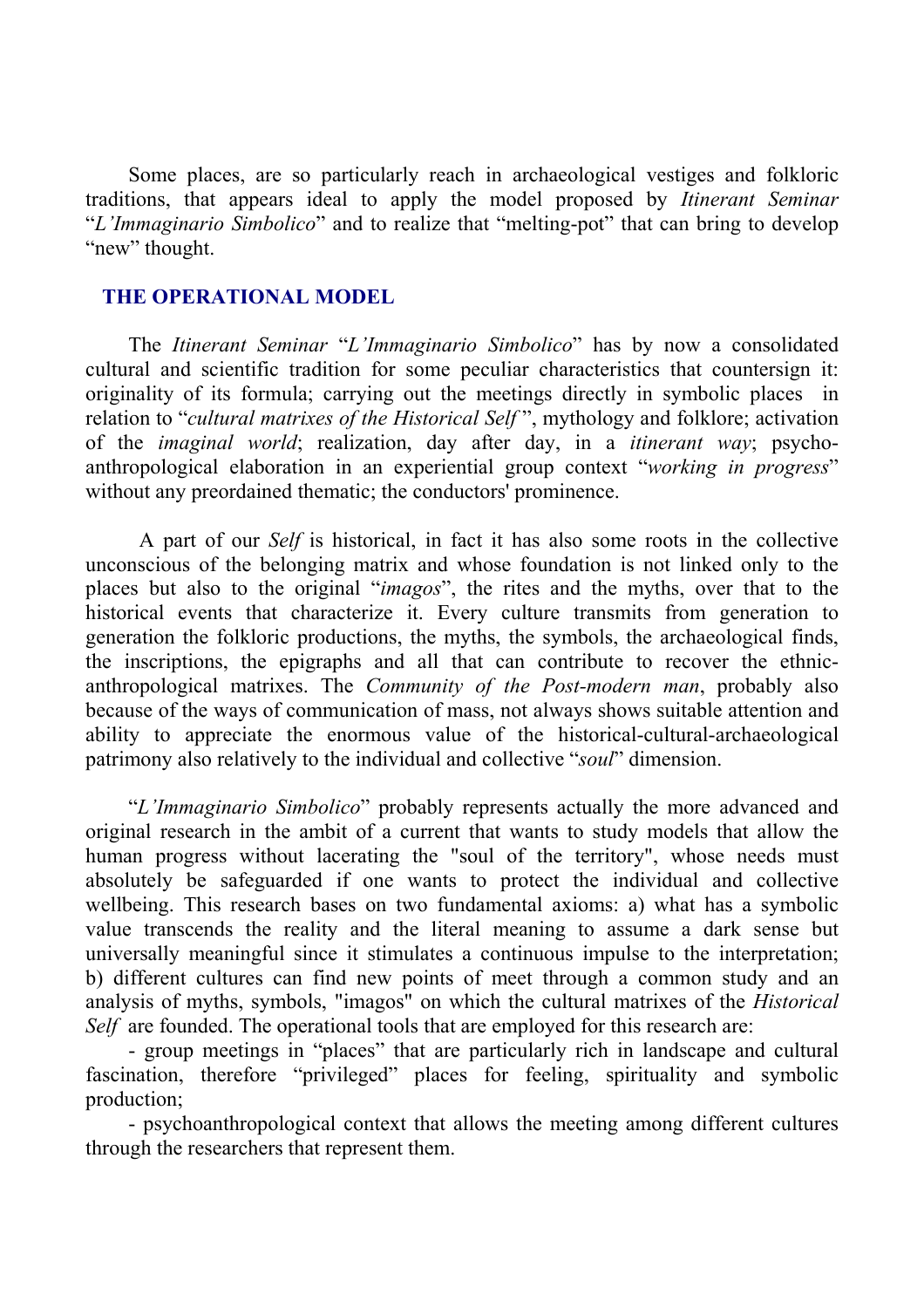#### **THE FORMATIVE WAY**

In the 2007 we have planned the following development of the *Itinerant Seminar*  "*L'Immaginario Simbolico*"

> **I part**  (**Workshop**) **The School of "L'IMMAGINARIO SIMBOLICO" Scientific Research and Formation Models on "CULTURAL MATRIXES AND COMMUNITY CHANGES"**  *Marsala* 9-11 March 2007 25 March 2007

> > **II part**

**(Applicative Training) FROM MOTYA TO CARTHAGE**  *Motya, Kelibia, Dougga, Thuburbo Majus, Kairouan, Carthage, Sidi Bou Said*  27-30 Jun 2007

**III part** 

**(Itinerant Seminar - Experiential)**  *Trapani - Erice - Selinunte - Segesta - Levanzo - Isola di Santa Maria - Marsala*  28-31 August 2007

The **Workshop** on **"Cultural Matrixes and Community Changes**" has the purpose to compare and to transmit scientific research, formative and operational psychosocial models useful to promote the human society and the community development in a compatible way with the cultural matrixes.

The **Applicative Training (Itinerant)** has the purpose to train to the practical application of the formative models proposed by the workshop.

The **Experiential Itinerant Seminar** has the purpose to transmit in an experiential way the prototype of the *Itinerant Seminar* "*L'Immaginario Simbolico*" model.

By means of these three successive formative moments we want to form experts who are able to elaborate a psychoanthropological interpretation of the local community and to apply, through the équipe work (A. Anania, *The Multimodal Model of Dynamic*